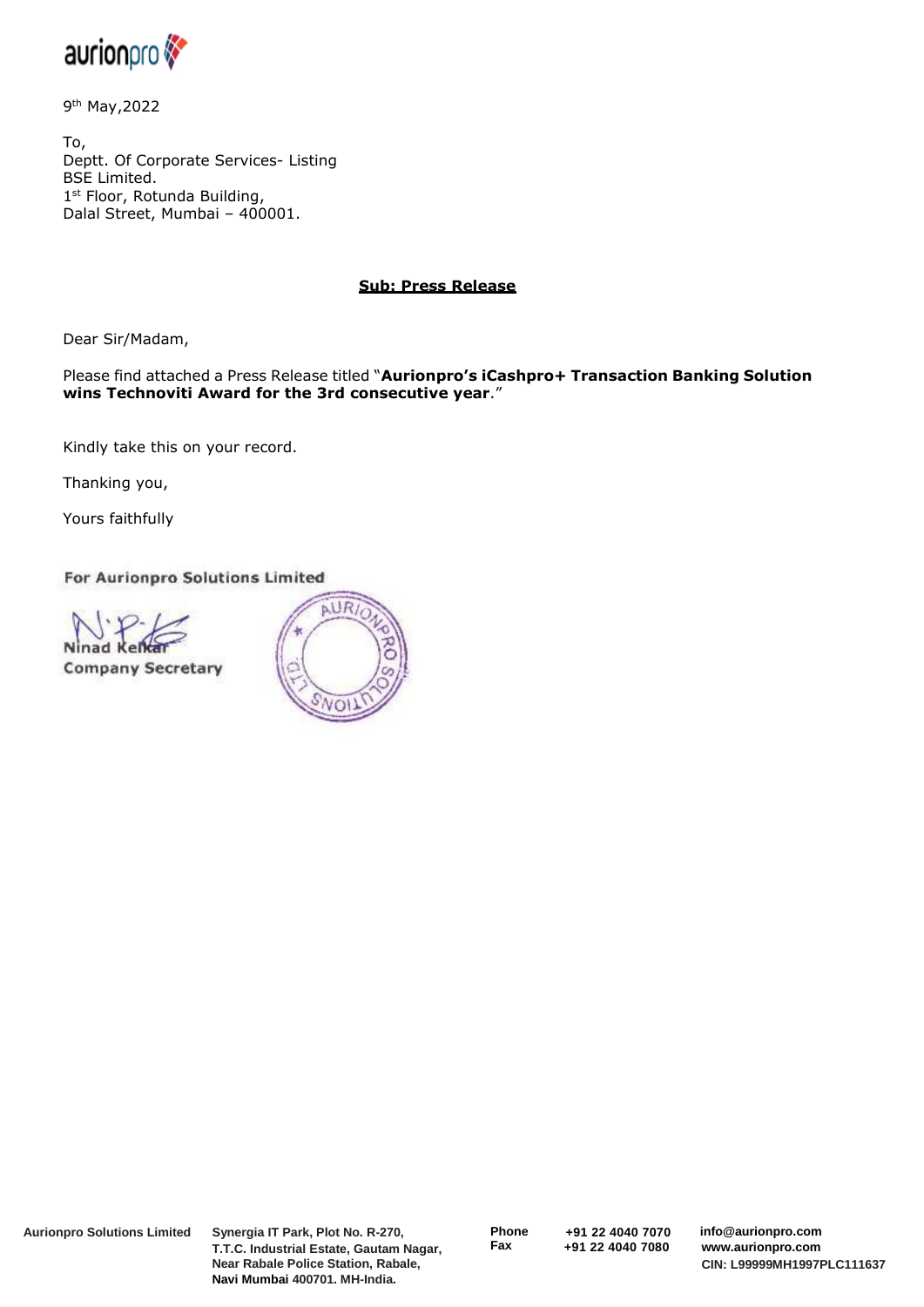

## **Aurionpro's iCashpro+ Transaction Banking Solution wins Technoviti Award for the 3rd consecutive year**

**Mumbai, 9th May 2022**: Aurionpro, a leading digital innovations company and an enabler of platformled enterprise transformation has won the Technoviti Award for its digital transaction banking solution, iCashpro+, in the "Best Innovative Product" category. Technoviti is an annual award that celebrates the best technological innovations within the financial and fintech sector. The awards were judged by an eminent jury from the banking, financial services and insurance fraternity.



*"Today the faster time to market is a key differentiating factor for banks' business to grow their strategic customer portfolio. iCashpro+ has aided many banks to secure their position as one of the leading banks in their region that truly improves corporate and SME's clients' Financial well-being in terms of both efficiency and sustainability through digital technology. We're honoured to be recognised for our achievements in Technoviti 2022 as well."* **Said, Shekhar Mullatti, President &Global Head Banking at Aurionpro**

**Commenting on this win, Poonam Puthran, SVP – Delivery, Transaction Banking at Aurionpro, said**: "*We're extremely delighted to have won the Technoviti Award for the 3rd consecutive year. The theme for the 8th Technoviti Awards and Conclave 2022 was 'Innovate to Accelerate' and having being acknowledged for iCashpro+ is a great testament of our efforts in helping enterprises accelerate digital innovation. iCashpro+ is an Integrated Transaction Banking Platform which considers the changing digital transformation trend to deliver true digital transaction banking experiences to the bank's corporates and SME customers, benchmarked to handle 5 million transactions per hour with more than 6000 concurrent users.*